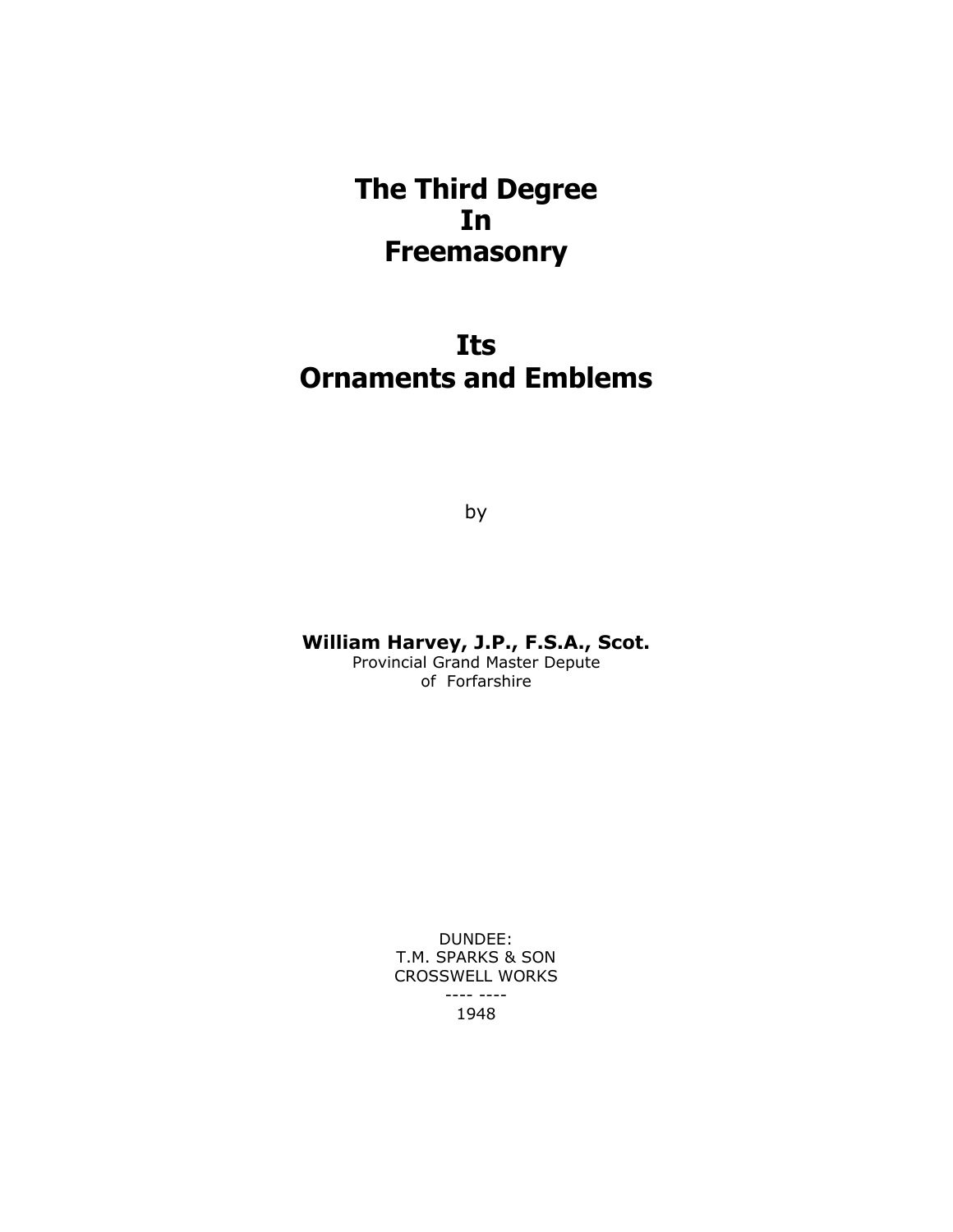### Copyright

---- ----

| 1 <sup>st</sup> Edition,   | 1917. |
|----------------------------|-------|
| 2 <sup>nd</sup> Edition,   | 1919. |
| 3 <sup>rd</sup> Edition    | 1920. |
| 4 <sup>th</sup> Edition    | 1926. |
| 5 <sup>th</sup> Edition    | 1932. |
| 6 <sup>th</sup><br>Edition | 1948. |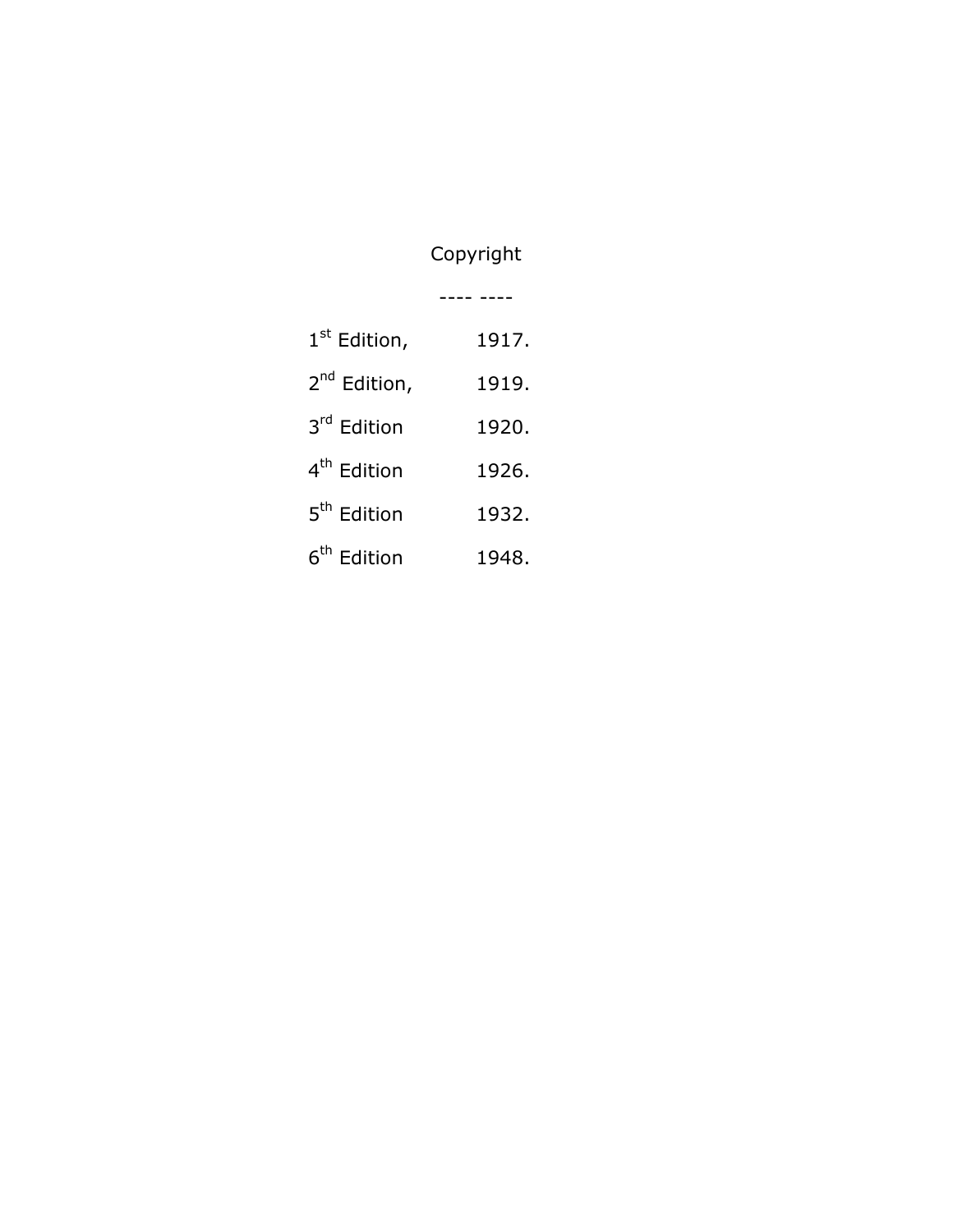#### **PREFACE ---- ----**

The success which attended my little volume "THE COMPLETE MANUAL OF FREEMASONRY", led me to prepare this Address. Freemasons over all the world regard the Third Degree as one that is high and sublime in the truest sense of these words. It is a beautiful Degree, rich in ceremonial, every part of which is instinct with meaning. But justice is seldom done to it. In some Lodges the Lecture is omitted; in other Lodges the Ornaments are overlooked, or the Emblems left unexplained. These things should never be forgotten, and the aim of the following pages is to present the main feature of the Lecture together with the meaning and symbolism of the Ornaments and Emblems, and the leading thoughts in the concluding Charge in one comprehensive Address.

I want to explain that while the **form** may be original the **matter** is not wholly new. I have gone to the great minds of the past and drawn whatever I thought might be of service to the Freemason of to-day. I am glad to learn that what I have done has received commendation, and that the following pages have been incorporated into the recognised Ritual of many Lodges. Right Worshipful Masters who adopt the following Lecture should us the "Short Raising" as it appears in my "Complete Manual", and substituting this Lecture for the "Charge After Raising", which is given in that handbook.

WILLIAM HARVEY.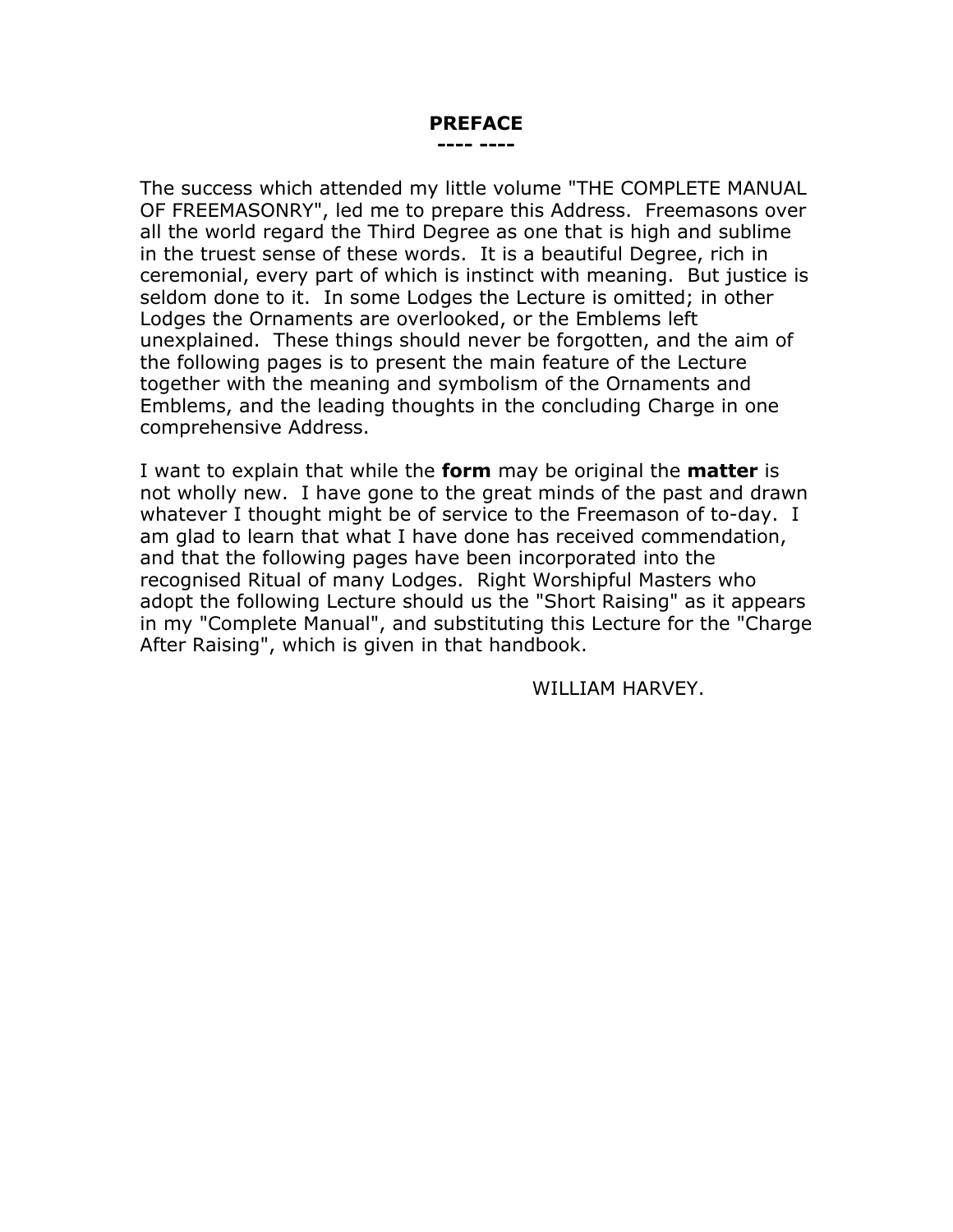#### **The Third Degree: Its Ornaments And Emblems**

**---- ----**

Sir, -- The observant brother who completes the Masonic circle by reaching the High and Sublime Degree of Master, cannot fail to notice that the great purpose of our Fraternity is to advance the destiny of the race by deepening the spirit of brotherhood, ennobling humanity, and establishing truth and righteousness in all the world.

In future years you may journey far along our mystic paths in a praiseworthy desire to add to your knowledge of our ancient Craft, but I venture to say that nothing you may hereafter learn will add to the simple dignity of the structure, the plan of which is now revealed to your gaze, and in the building of which I invite you to become a fellowworker with all those in whose footsteps you have travelled to-night.

As Freemasons, drawing our inspiration from those sermons in stones which rose to the music of the mallet and chisel of our early operative Brethren, we look backward along the corridor of time, and conjure up the mighty fane that was raised by Israel's King to Israel's god, and, taking that as the symbol of our faith, we seek to build a temple in the hearts of men. Its foundation are laid in our common brotherhood; its walls are raised in our mutual sympathies and kindred needs; its pillars are fashioned out of purity and truth; its altar is fear of God and love of our fellow-men; and its chief oblation is a heart aglow with the desire of doing good.

He who would build well must have a keen appreciation of the value of time, and recognise that every moment is a precious jewel not to be wasted nor thrown lightly away. Therefore it is meet that in these emblems of mortality that lie around, the Hourglass should occupy a place of prominence. Down through the centuries this simple device has been used as a means of measuring Time, and in the age-long process has come to be regarded as a fitting symbol of human life. You remember what the poet says?

A handful of red sand from the hot clime Of Arab deserts brought, Within this Glass becomes the Spy of Time, The Minister of Thought.

As the Hourglass is a symbol of human life, so the Scythe is an emblem of time. Artists, seeking to give form and feature to the advancing years of the world, have pictured time as a man grey in service and wise with experience who, in calm serenity of mind and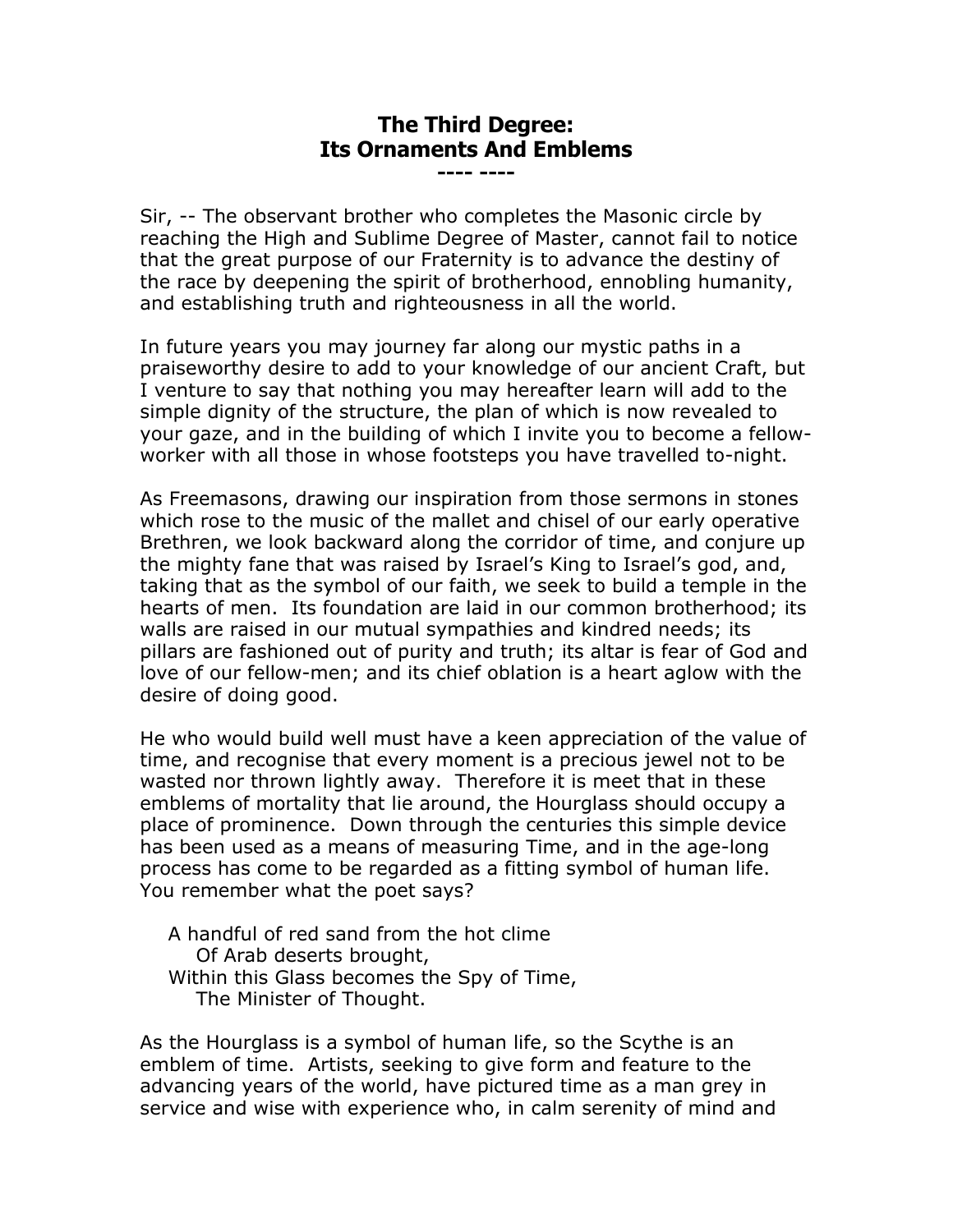purpose, is for ever employed in gathering the harvest of this mortal life unto the vast storehouse of Eternity. And how uncertain is the time of harvest for all of us! It is but a commonplace of speech to say that the sun may never rise again for you or me. Ere the sawn we may be numbered with the countless millions who have laid down the working-tools of life for ever. But even this very uncertainty of time should be an incentive to us so to use our days that when we pass into that Silent Land were Death is King, we shall leave a name untarnished and beloved. It matters not how long we live, but **how.**

We live in deeds, not years; in thoughts, not breaths; In feelings, not in figures on a dial. We should count time by heart throbs. He most lives Who thinks most, feels the noblest, acts the best.

The emblems of human life and Time - the Hourglass and the Scythe to which I have drawn your attention, are fitly associated with the Chequered Pavement, which is patterned on the floor of every Lodge. According to the Masonic tradition, it was thus that the pavement of the great Temple of Solomon was adorned, and the striking arrangement of stones having passed into our scheme of moral symbolism, has become an emblem of character. The white squares and the black at once suggest Good and Evil, Light and Darkness, Heaven and Hell. The choice lies before each of us; our lives are in our hands to make them what we will; but if our Masonic system be of any value - if it have any influence - then surely shall we follow after Good and forsake Evil, seek light and eschew Darkness, and so play our parts in building the moral Temple of the Universe, that our feet shall ever be kept in the narrow path of rectitude that leads at last to Heaven.

Let us meditate, therefore, upon our days and the swiftness of their passing. Even now as we linger, the running sands are carrying with them the moments of our lives into the eternity of the past, each with its tale of good or evil, its record of things done or undone. And no moment ever returns.

As the Persian philosopher phrases it ?

The Moving Finger writes; and having writ Moves on; nor all they Piety nor Wit Shall lure it back to cancel half a Line; Nor all they Tears wash out a word of it.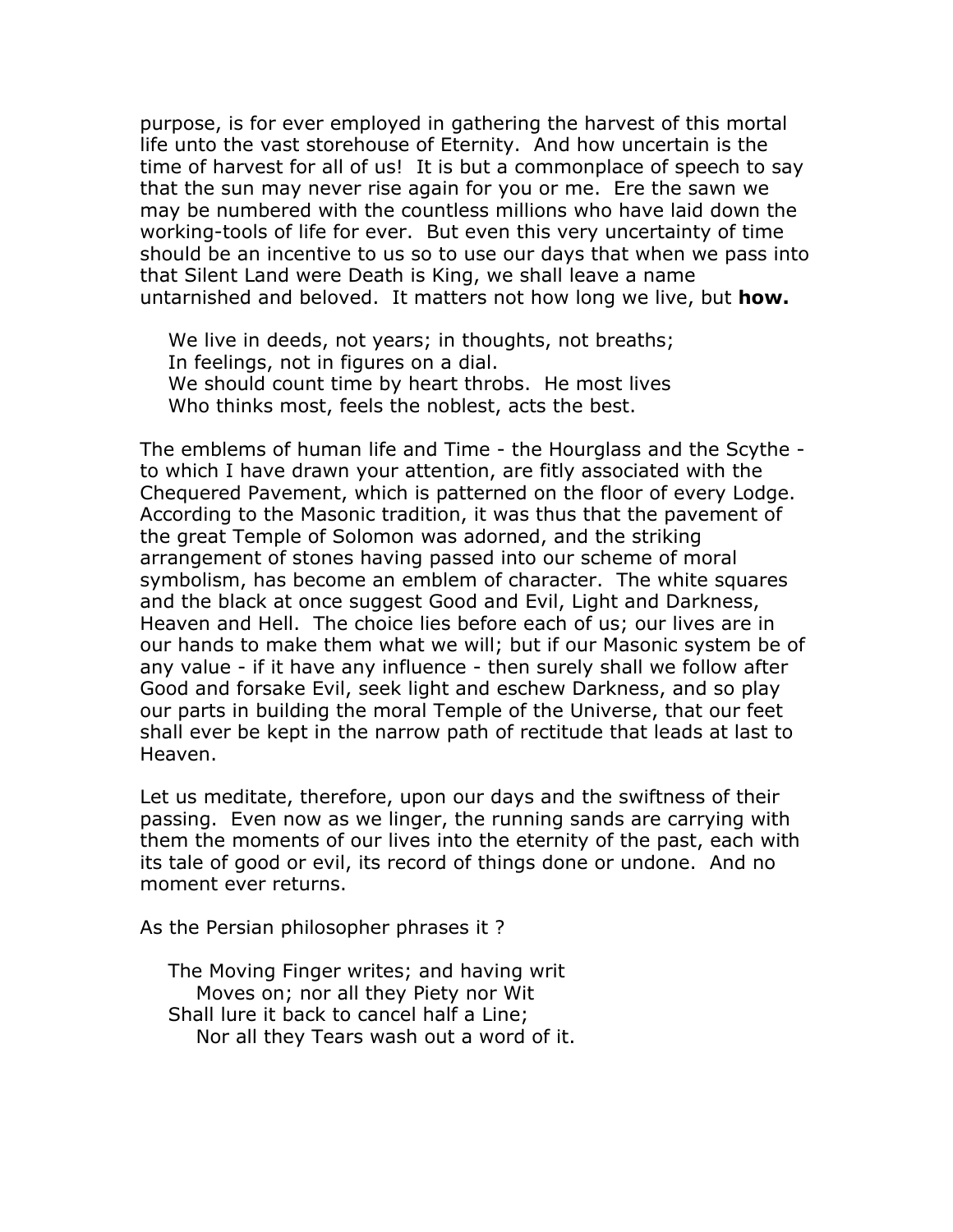How imperative it is, therefore, that we should realise the mission to which, as Freemasons, we are called. To soothe calamity, alleviate misfortune, compassionate misery, and restore peace to the troubled mind is our grand aim. On this basis we establish our friendships and form our connections.

We recognise that the Universe has not been provided as a mere plaything for Man, but that Man was created to carry out certain labours in obedience to the divine Will. And the Great Architect of the Universe lays down the lines upon which that work shall become effective. All the Masonic virtues are means by which God makes our lives enrich Society and the World, and therefore, as faithful workers in the design of our Grand Master, it is our bounden duty to devote every moment to the one supreme task of making

This life, as best we can, Devoid of suffering, pain, heartache, A present heaven for man.

By the thoughts, words and actions of our daily lives we are builders or it may be destroyers - of the Temple, to the erection of which we are called, and when, at the touch of the grim Tyler of Eternity, we lay down the mallet and chisel, Time - merciless but just - will reckon with what measure of success we have builded or destroyed. Therefore, my brother -

Redeem the hours while in they Glass The Sands in silence run; Too soon the day of life will pass Too soon the sunset gun Will sound, and summon thee to rest And all thy work be done.

If, as the last sands run out and the shadows fall around, you are permitted to dwell for a moment on the record of your days, surely there shall be peace in your heart, if the exclamation of the poet may truthfully be yours -

> And when the precious hours are done, How sweet at set of sun To gather up the fair labourious day! To have struck some blow for right With tongue or pen; To have smoothed the path to light For wandering men! To have chased some mighty fiend of Ill away!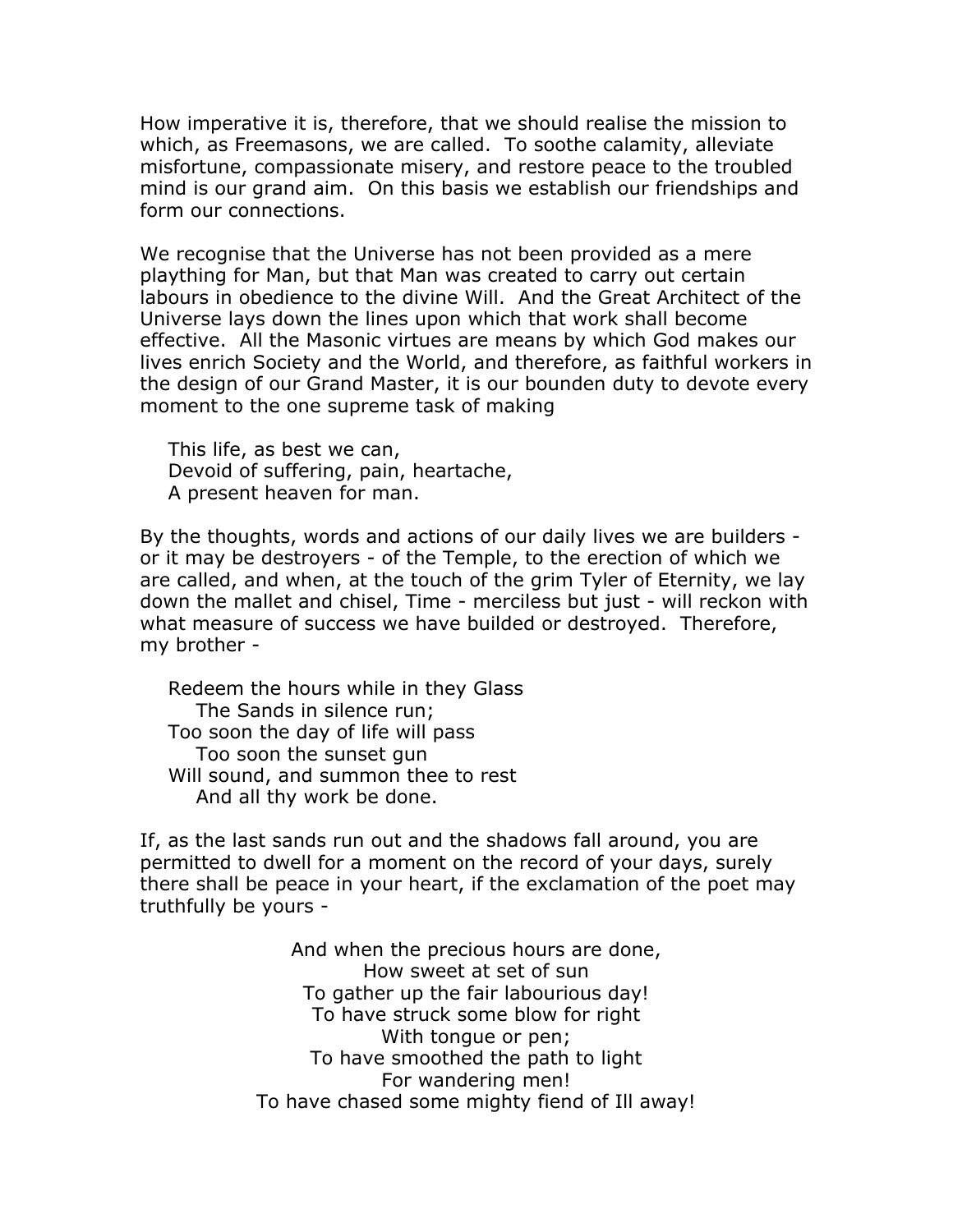The Coffin, Skull and Cross bones are emblems of the inevitable destiny of our mortal bodies. As we stand in the presence of these grim reminders of decay and dissolution, let us meditate for a moment upon Death and all that it portends.

Behold this ruin; 'tis a skull Once of ethereal spirit full; This narrow cell was Life's retreat, This space was Thought's mysterious seat; What beauteous visions filled this spot, What dreams of pleasure long forgot, Nor hope, nor joy, nor love, nor fear, Hath left one trace of record here.

Beneath this mould'ring canopy Once shone a bright and busy eye, But start not at the dismal void - If social love that eye employed, If with no lawless fires it gleamed, But through the dews of kindness beamed, That eye shall be for ever bright When sun and stars are sunk in night.

Within this hollow cavern, hung The ready, swift and tuneful tongue; If falsehood's honey is disdained, And, where it could not praise, was chained; If bold in virtue's cause it spoke, Yet gentle concord never broke, That silent tongue will plead for thee When Time unveils Eternity.

An Eastern proverb says that Death is a black camel which kneels at every door, and our Masonic teaching adopts the Level as the symbol of death, which is the grand Leveller of all human greatness.

The prince who kept the world in awe, The judge whose dictate fixed the law, The rich, the poor, the great, the small Are levelled; Death confounds them all.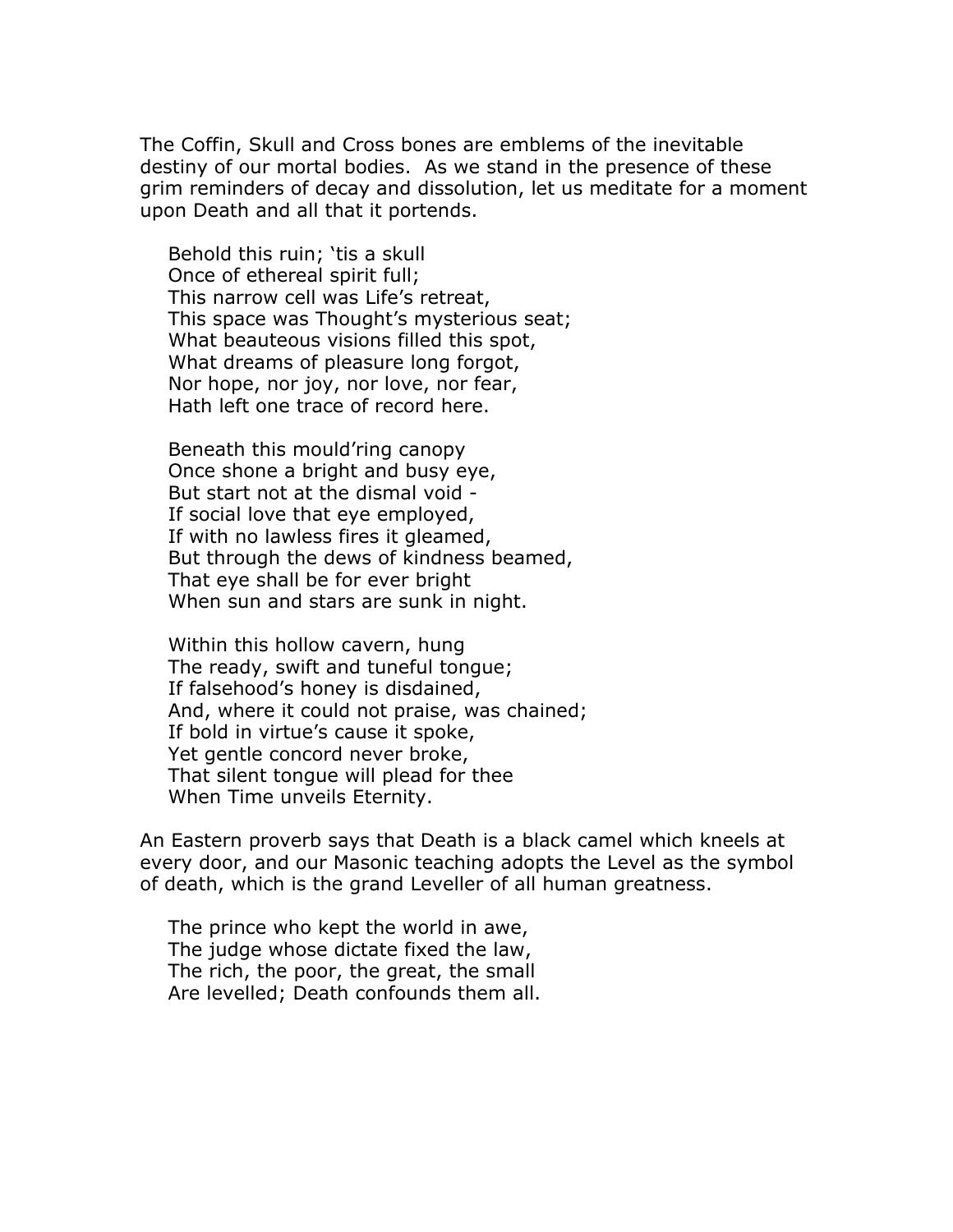In the presence of Death what are the externals of majesty, the pride of wealth, or the charms of beauty? View life stripped of her ornaments and exposed in her natural meanness, and you will be convinced of the futility of these empty delusions. In the grave all fallacies are detected, all ranks levelled, and all distinctions done away.

But in spite of the mementoes of mortality with which we daily meet, and notwithstanding the fact that Death has established his empire over all the works of nature, we are apt to forget that we are born to die. We go on from one design to another, adding hope to hope, and laying out plans for the employment of many years, till we are suddenly alarmed with the approach of Death when we least expect him, and at an hour which, amidst the gaieties of life, we probably conclude to be the very meridian of our existence.

As life is uncertain, and all earthly pursuits vain, no man should postpone the important concern of preparing for eternity. Rather should we all hasten to embrace the happy moment, while time and opportunity offer to provide against the great change, when the pleasures of the world shall cease to delight, and the reflections of a virtuous mind yield the only comfort and consolation. Our hopes will not then be frustrated, nor shall we be hurried, unprepared, into the presence of the All Wise and Omnipotent Judge, to Whom the secrets of all hearts are known, and from Whose dread tribunal no culprit can escape.

As, therefore, you have been taught at every step of your Masonic career your duty to God, to your neighbour, and to yourself, you should support with propriety the character of our profession, advert to the nature of our solemnities, and, with assiduity, pursue the sacred tenets of our Order.

Strive to adorn the symbolic jewels of a Master Mason, which are Friendship, Morality, and Brotherly Love. These should ever be an adornment to your mind - Morality being practical virtue and the duty of life; friendship that personal kindness which extends from the **centre** of private connections to the **circle** of universal philanthropy; and Brotherly Love, the purest emanation of earthly friendship. The desire of power in excess caused the Angels to fall; the desire of knowledge in excess caused Man to fall; but in Brotherly Love there is no excess, neither can angel or man come in danger by it. It is the foundation and copestone, the cement and glory of our Ancient Fraternity.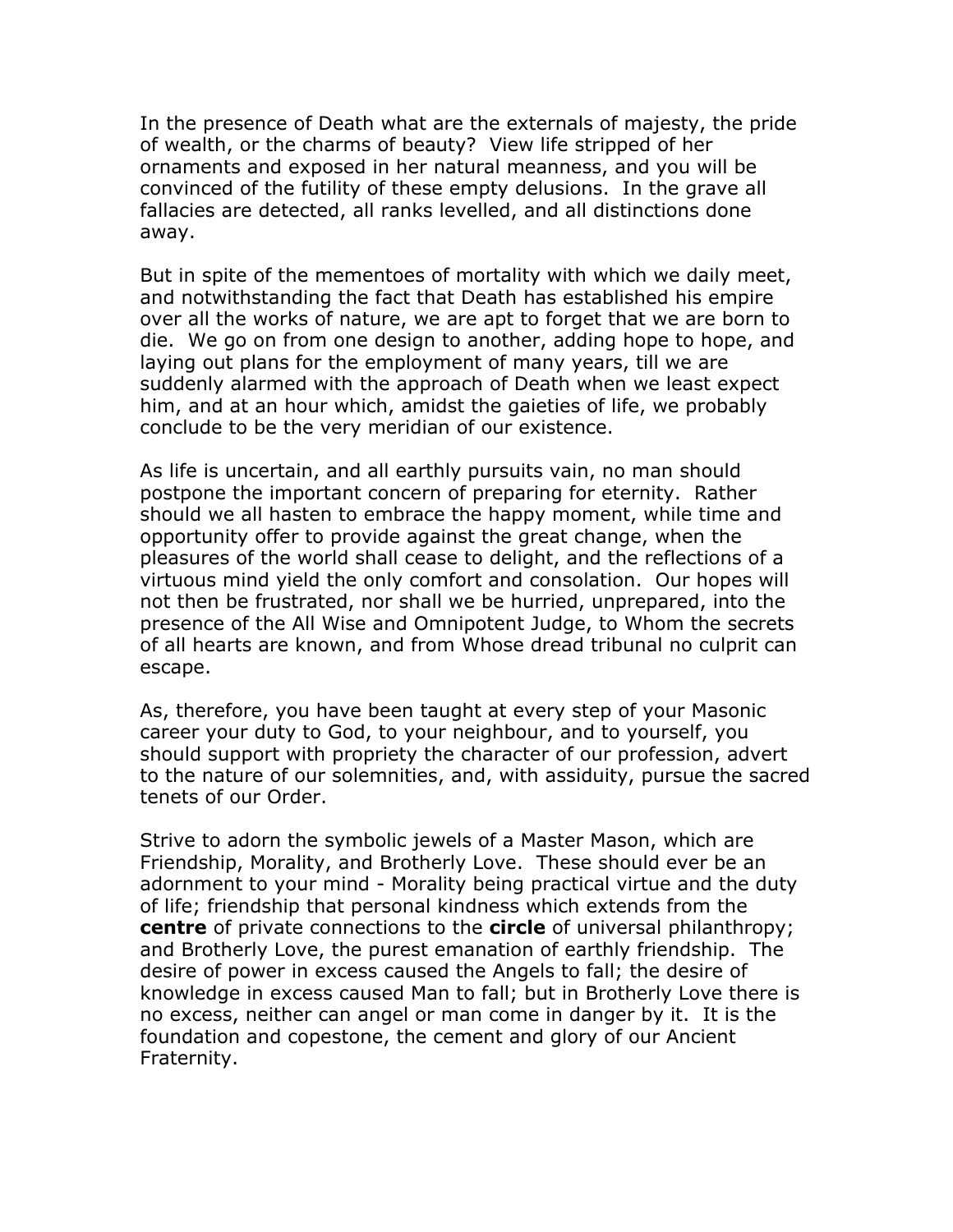By its exercise you are taught to regard the whole human species as one family, the high and the low, the rich and the poor who, as children of the same parent, are to aid, support, and protect each other. On this principle Freemasonry unites men of every country, sect, or opinion; and conciliates true friendship among those who might otherwise have remained at a perpetual distance. By the study of our emblems and the practice of our precepts may you, as a child of Light, be enabled through Divine aid to turn from works of Darkness, Obscenity, Drunkenness, and all manner of Evil, and live in the daily practice of Charity, Benevolence, Justice, Temperance, Chastity, and Brotherly Love. Ever bear in mind that Virtue is true nobility, and that Wisdom is the channel by which Virtue is directed and conveyed. Wisdom and Virtue are the only qualities that are permitted to mark distinction among Freemasons. With becoming reverence supplicate the divine aid of the Great Architect of the Universe, by Whose favour and under Whose protection you may be permitted to excel in both, and thus, when the awful moment arrives when Death shall raise his warning finger, you will enter without dread or apprehension upon that journey to the country whence no traveller returns.

Death cannot come To him untimely who is fit to die; The less of this cold world, the more of Heaven; The briefer life, the earlier immortality.

But - and this is one of the great purposes of the third Degree - while Death is ever near, riding on every passing breeze, and lurking in every flower, still, in the truest sense,

There is no Death! What seems so is a transition. This life of mortal breath Is but a suburb of the life Elysian.

All men desire to be immortal, and there is in the minds of men, whatever their religion or want of religion, a certain presage of a future existence, and this takes the deepest root and is most discoverable in the greatest geniuses and most exalted souls. One of the ornaments of a Master Mason?s Lodge is the Porch, which was the entrance to the Sanctum Sanctorum, or Holy of Holies, and this, to the meditative Mason, symbolises the grave through which all must pass. The grave is but the gate that leads to a larger and full live ? is but the passing from darkness to light, from the uncertain gloom of time to the unsullied radiance of Eternity, or, in the language of our Masonic Art, is by the close-tyled door that leads to the Celestial Lodge over which the Grand Master Himself presides, and in which there is an honoured place for all those who have been faithful here. Other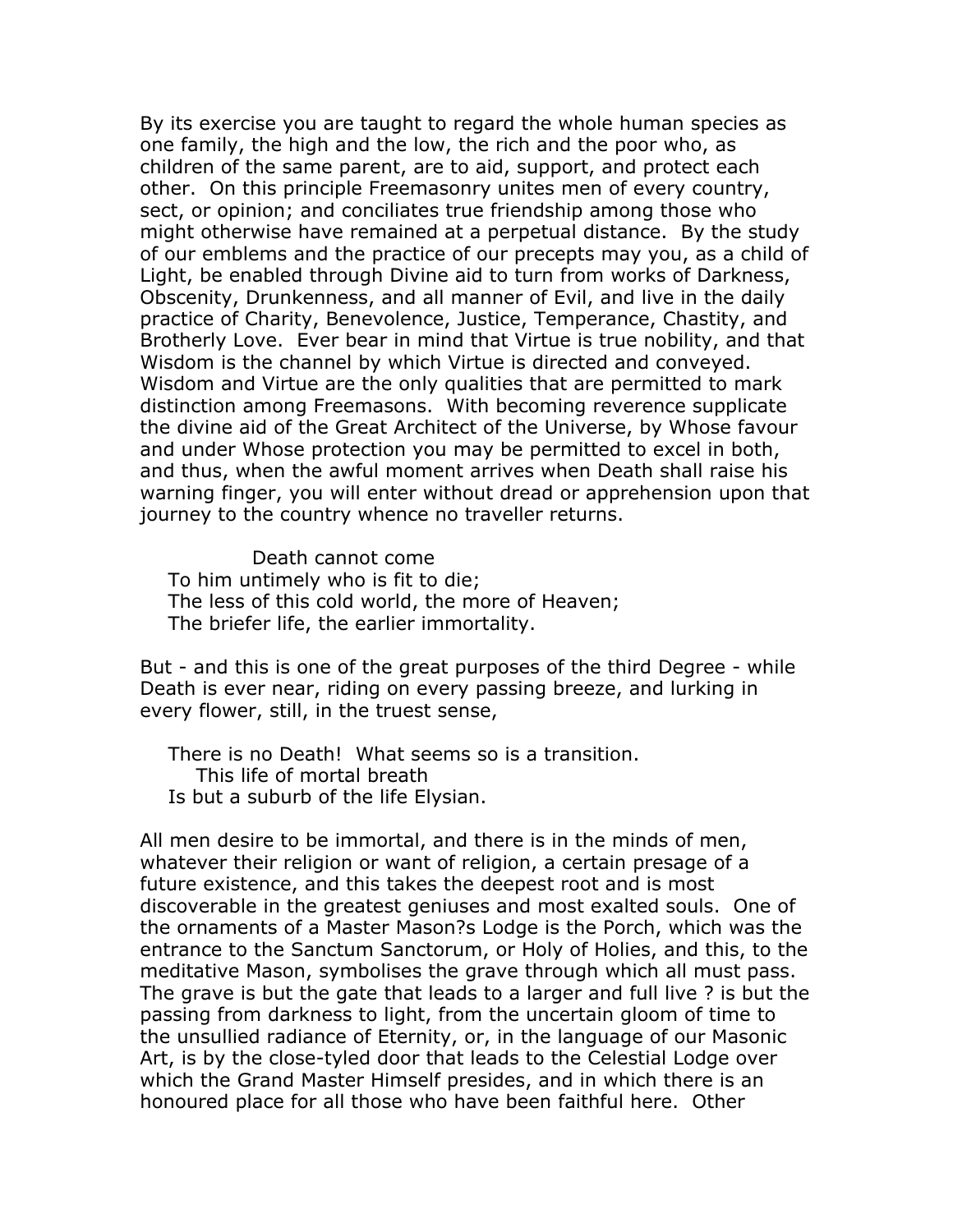Emblems of our Faith are instinct with lessons of similar import. To the thoughtful Mason, the Spade denotes that this world is but the tilling-ground of Heaven; the Anchor is the emblem of a well-grounded hope in a glorious immortality, when the frail barque of life shall be moored for ever to the shore of that fadeless land whether the wicked cease from troubling and the weary are at rest; and the Sprig of Acacia, as an evergreen, is a fitting emblem of the immortal soul which never dies. All combine in the third Degree, my Brother, to teach you to look beyond the narrow limits of this world, and to see man raised from the grave of iniquity, by faith and the grace of god, to everlasting life and blessedness. By the light of the Divine Countenance you may pass without trembling through the gloomy mansions of the dead, where all the things of life are forgotten; and when, having fought a good fight here, you stand at the Bar of divine Justice to receive your reward, you will most surely realise that,

It is not death to die To leave this weary road, And with the brotherhood on high To be at home with God.

And now, my brother, having by the ceremonial through which you have gone won your place as a Master Mason among these friends and brethren of your Mother Lodge, let me, in conclusion, address a few words to those who constitutes the Lodge within whose walls you have now a place.

Brethren, surrounded thus by these emblems of dissolution, let us, ere we return with our young Brother to the outer world, resolve anew to mark our superiority and distinction among men by the sincerity of our profession as Freemasons. The Masonic virtues are those upon which Society is based. The Masonic ideals are those of pure and aspiring humanity. The Masonic life is the spirit in which families cling to each other, citizens adhere to each, class has intercourse with class. Let us never forget that Freemasonry has no room for the man who places money above honour, selfishness above righteousness, passion above virtue, power and place above manhood and integrity.

Within these sacred walls may we enjoy every satisfaction and delight which disinterested friendship can give and, as a result of our meeting from time to time, may we become increasingly influential in spreading the **light** of Wisdom, aiding the **strength** of Reason, dispensing the **beauty** of Virtue, and lessening the sum of human misery and vice. May we be taught to measure our actions by the **rule** of rectitude, **square** our conduct by the principles of morality, and keep our thoughts within the **circle** of propriety. Let us cultivate the moral